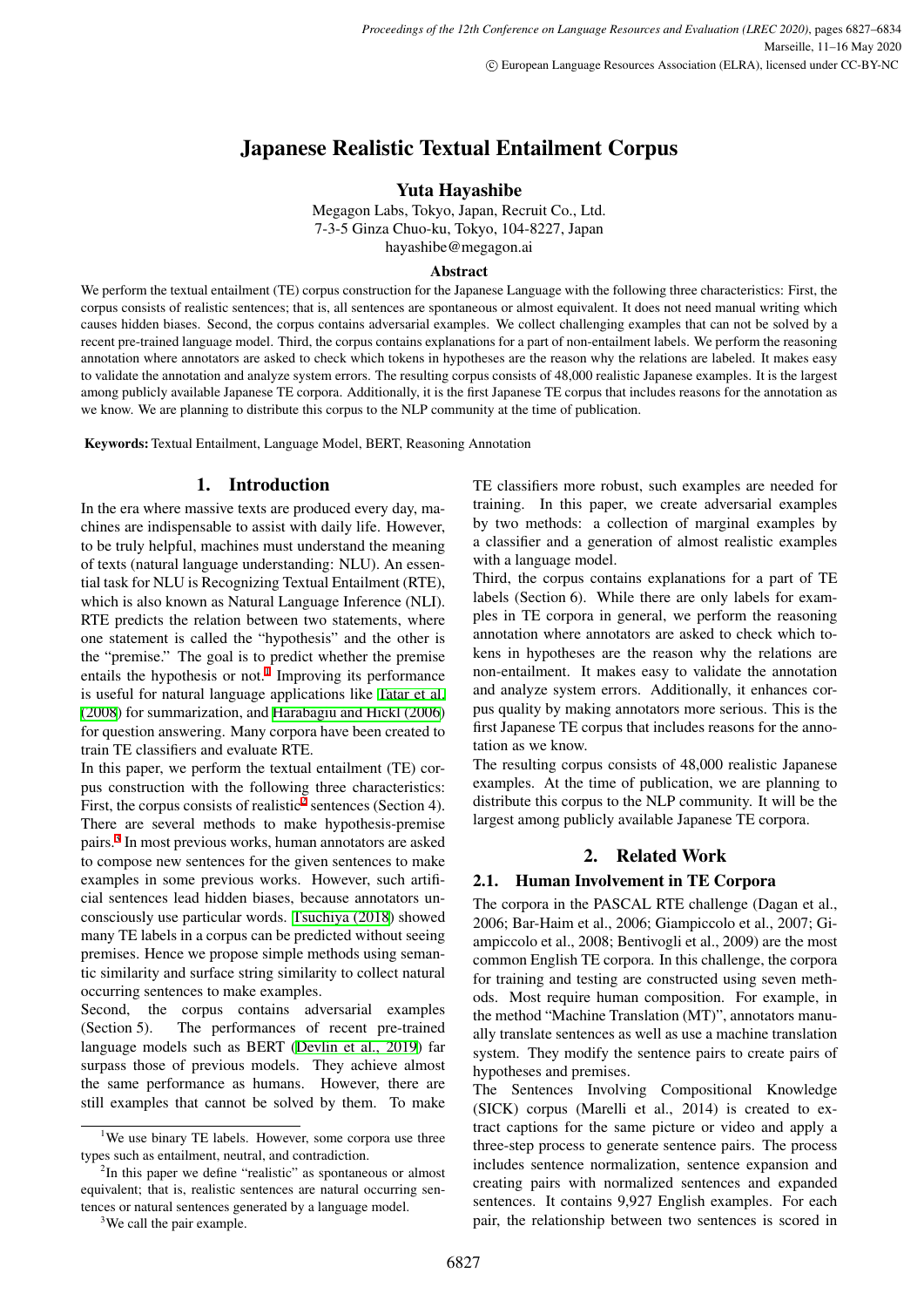five levels. Annotators do not need to compose sentences to construct the corpus. However, both normalization and expansion require handcrafted rules.

The Stanford Natural Language Inference (SNLI) corpus (Bowman et al., 2015) is created by using the Flickr corpus as the premises and asking annotators to compose three sentences: one to entail it, one to contradict it, and one that is unrelated to it. It includes 57,000 English examples. In the creation of the Multi-Genre Natural Language Inference (MNLI) corpus (Williams et al., 2018), the same method is used for multiple genre texts. MNLI includes about 433,000 English examples.

The XNLI corpus (Conneau et al., 2018) is an evaluation set in 15 languages. First, they prepared 7,500 English examples in the same way as MNLI corpus construction. Then translators translated them. This corpus was intended for validation and evaluation, thus, it cannot be used for training.

### 2.2. Problems with Human Involving TE Corpora

[Tsuchiya \(2018](#page-6-2)) revealed SNLI corpus has hidden biases. He demonstrated the biases by showing that many labels in the corpus can be predicted without seeing premise sentences. This is because annotators unconsciously use par-ticular words to create hypotheses. For instance<sup>[4](#page-1-0)</sup>, "nobody" is often used in contradiction examples. Annotators often use it to negate given premises. As another example, "championship" is often used to create neutral examples. Annotators often use it to create unrelated entities against sport game entities used in a premise.

He also found that such bias may cause a neural network model proposed for RTE to work as an entirely different model than its constructor expects.

# 2.3. Japanese TE Corpora

There are not many Japanese TE corpora. The RITE cor-pus<sup>[5](#page-1-1)</sup> (Shima et al., 2011) and RITE 2 corpus<sup>[6](#page-1-2)</sup> (Watanabe et al., 2013) are used in shared task workshops. The RITE corpus contains 3,503 Japanese examples. The RITE 2 corpus contains 4,746 Japanese examples. They are generated by a template-based sentence generator with natural occurring sentences extracted from a newswire QA corpus, or by manual modification of the extracted sentences from a newswire corpus, entrance exams, and Wikipedia. They are partially available to the public.

Textual Entailment Evaluation data $^7$  $^7$  is a publicly available Japanese TE corpus, which contains about 2,700 examples. All examples are not created with natural occurring sentences and manually created for this corpus construction. The number of differences between the hypothesis and the premise in almost all examples is one. Therefore the authors insist it is easier to solve than RITE and RITE2. A corpus containing 83,800 Japanese examples collected with handcrafted patterns and auto-expanded patterns with a web corpus is constructed by Kloetzer et al. (2013). Kloetzer et al. (2015) enlarged it by exploiting the transitivity of entailment and a self-training scheme. The enlarged corpus consists of 217.8 million Japanese entailment examples from web pages with 80% precision. Neither the original nor the expanded corpus is publicly available.

# 3. Preliminary Setup for Corpus Construction

Here we detail the specifications of our text source and its filtering. We utilize BERT [\(Devlin et al., 2019](#page-6-3)) for the filtering (described in this section), the calculation of semantic similarity (Section 4), the generation of tokens (Section 5), and fine-tuning for RTE (Section 7).

# 3.1. Source of Texts

In our proposed method, we directly use sentences in the corpus to create entailment pairs. When a wide range of topics is mentioned in a corpus, creating relevant sentence pairs can be laborious. Then, we use hotel reviews to construct a TE corpus. It contains a collection of statements about a particular topic, hotel reputation. Therefore it is easy to find entailment pairs from the corpus. Additionally, there are various expressions for the same matter written by many people. We consider it enables us to avoid biases made by specific persons. Consequently, hotel reviews are suitable for the first attempt to construct a TE corpus. In particular, we extracted over 20 million sentences about Japanese hotel reviews posted on Jalan,<sup>[8](#page-1-4)</sup> which is a travel information web site.

# 3.2. Pre-training of BERT

BERT<sup>[9](#page-1-5)</sup> is a model based on the Transformer [\(Vaswani et](#page-6-4) [al., 2017](#page-6-4)) to encode tokens in texts. The state-of-the-art results in many tasks such as GLUE ([Wang et al., 2019](#page-6-5)) and SQuAD ([Rajpurkar et al., 2016\)](#page-6-6) have recently been achieved by models using BERT. It can obtain language representations from raw large texts in pre-training and be fine-tuned for specific tasks.

While some pre-trained models trained with web texts or Wikipedia are public, our preliminary results indicate that fine-tuning of a pre-trained model trained with the same corpus has a better performance. Therefore, we performed pre-training from scratch.

For tokenization, we used SentencePiece<sup>[10](#page-1-6)</sup> ([Kudo, 2018](#page-6-7)) which is an unsupervised text tokenizer. It does not require an annotated corpus or a dictionary. It automatically learns units of sentences for the predetermined vocabulary size. Herein we set the size to 32,000 and trained SentencePiece with our corpus.

We set the batch size to 512, the number of attention heads to 12, the number of layers to 12, and the number of hidden

<span id="page-1-0"></span><sup>4</sup>These examples are from his presentation slide: [https://www.slideshare.net/slideshow/embed\\_](https://www.slideshare.net/slideshow/embed_code/96587673) [code/96587673](https://www.slideshare.net/slideshow/embed_code/96587673)

<span id="page-1-1"></span><sup>5</sup>[http://research.nii.ac.jp/ntcir/](http://research.nii.ac.jp/ntcir/permission/ntcir-9/perm-ja-RITE.html)

<span id="page-1-2"></span>[permission/ntcir-9/perm-ja-RITE.html](http://research.nii.ac.jp/ntcir/permission/ntcir-9/perm-ja-RITE.html) <sup>6</sup>[http://research.nii.ac.jp/ntcir/](http://research.nii.ac.jp/ntcir/permission/ntcir-10/perm-ja-RITE.html)

[permission/ntcir-10/perm-ja-RITE.html](http://research.nii.ac.jp/ntcir/permission/ntcir-10/perm-ja-RITE.html)

<span id="page-1-3"></span><sup>7</sup>[http://nlp.ist.i.kyoto-u.ac.jp/EN/index.](http://nlp.ist.i.kyoto-u.ac.jp/EN/index.php?NLPresources) [php?NLPresources](http://nlp.ist.i.kyoto-u.ac.jp/EN/index.php?NLPresources)

<span id="page-1-4"></span><sup>8</sup><https://www.jalan.net>

<span id="page-1-5"></span><sup>9</sup><https://github.com/google-research/bert>

<span id="page-1-6"></span><sup>10</sup><https://github.com/google/sentencepiece>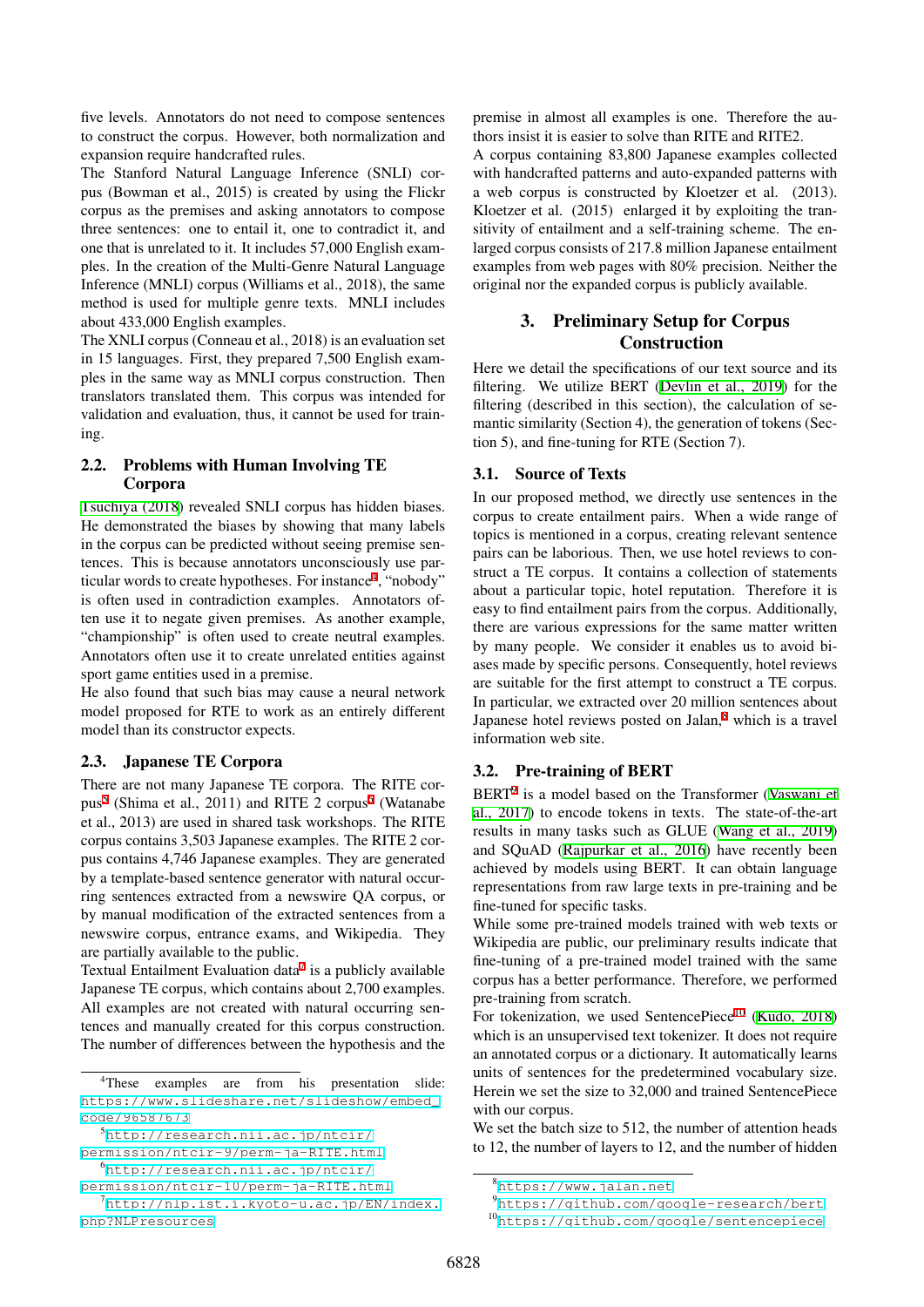| Hotel<br>reputation     | The interior was also cute.<br>Bread was also rich in variety.<br>The bathtub was spacious and convenient!                       |
|-------------------------|----------------------------------------------------------------------------------------------------------------------------------|
| Not hotel<br>reputation | Since I got a job, I took my mother on a trip!<br>It was a trip with my dog.<br>I want to stay here the next time I visit Kyoto. |

<span id="page-2-0"></span>

|  | Table 1: Examples of sentences in reviews |  |  |
|--|-------------------------------------------|--|--|
|  |                                           |  |  |

| Name        | Purpose | Positive | Negative | Total |
|-------------|---------|----------|----------|-------|
| $SF_{BASE}$ | train   | 1,928    | 1.642    | 3.570 |
|             | test    | 22.1     | 179      | 400   |
| $SF_{+ME}$  | train   | 1,516    | 284      | 1.800 |
|             | test    | 166      | 34       | 200   |

<span id="page-2-2"></span>Table 2: Number of examples for sentence filtering

| Test                                          |  |  |  | $SFBASE$ $SF+ME$ $SFBOTH$ |  |  |                                              |  |  |
|-----------------------------------------------|--|--|--|---------------------------|--|--|----------------------------------------------|--|--|
| Model $\vert$ P R F1 P R F1 P R F1            |  |  |  |                           |  |  |                                              |  |  |
| ${\rm M}_{\rm{S} {\rm{F}}_{\rm{B} \rm{ASE}}}$ |  |  |  |                           |  |  | 94.1 93.7 93.9 92.1 63.3 75.0 93.4 80.6 86.5 |  |  |
| ${\rm M_{SF_{+ME}}}$                          |  |  |  |                           |  |  | 93.5 85.1 89.1 92.5 96.4 94.4 93.0 89.9 91.5 |  |  |
| ${\rm M_{SF_{ROTH}}}$                         |  |  |  |                           |  |  | 93.2 93.2 93.2 91.6 98.8 95.1 92.5 95.6 94.0 |  |  |

<span id="page-2-3"></span>

| Table 3: Performance of sentence filtering |  |  |
|--------------------------------------------|--|--|
|--------------------------------------------|--|--|

layers to 12. These are the same parameters used in BERT-Base officially distributed by the authors. We trained the BERT model for 1,500,000 steps with TPU. The performance of the obtained model is 0.568 for the accuracy of the masked token prediction and 0.950 for the accuracy of the next sentence prediction.

#### 3.3. Sentence Filtering

Some sentences in reviews are not about hotel reputation but are personal matters (Table [1](#page-2-0)). To exclude not hotel reputation sentences, we created a classifier to determine whether a given sentence is a reputation of a hotel or not.

First, we selected 3,975 sentences that consist of three to- $kens<sup>11</sup>$  $kens<sup>11</sup>$  $kens<sup>11</sup>$  for annotation. Then, we asked three annotators to determine whether each sentence is a hotel's reputation or not. After that, we set the temporary label with majority voting. The final labels are determined by one annotator while ensuring the overall consistency of the corpus. We call this  $SF<sub>BASE</sub>$  and use randomly selected 400 examples for test and the 3,570 for training. We call the fine-tuned model with the training data  $M_{\rm SF_{BASE}}$ .

Then, we classify 30,000 sentences that consist of over four tokens with it and selected 2,000 sentences so that the distribution of classification scores was not biased. We asked five workers to annotate them and set the final labels by one annotator. We call this  $SF<sub>+ME</sub>$  and use randomly selected 200 examples for test and the 1,800 for training.

Table [2](#page-2-2) shows the number of examples. We fine-tuned our pre-trained BERT model with 5,970 sentences. Table [3](#page-2-3) shows the performance.  $M_{\rm SF_{\rm BOTH}}$  is trained with all 5,370 training examples in  $SF<sub>BASE</sub>$  and  $SF<sub>+ME</sub>$ . It performed best on Corpus  $SF<sub>BOTH</sub>$ , which consists of both  $SF<sub>BASE</sub>$ and B  $SF<sub>+ME</sub>$ . We use it for sentence filtering.

| Name        |         |        | Purpose Entailment Non-Entailment | Total         |
|-------------|---------|--------|-----------------------------------|---------------|
| SemShort    | train   | 3,539  | 961                               | 4.500         |
|             | test    | 394    | 106                               | 500           |
| SemLong     | train   | 10,588 | 7.412                             | 18.000        |
|             | test    | 1,142  | 858                               | 2,000         |
| Surf        | train   | 4,699  | 4,301                             | 9.000         |
|             | test    | 526    | 474                               | 1,000         |
| <b>BASE</b> | (total) | 20,888 |                                   | 14,112 35,000 |

<span id="page-2-5"></span>Table 4: Number of examples in BASE

### 4. Construction of Realistic TE Corpus

To avoid bias caused by manual writing, we simply asked annotators to select labels about entailment for sentence pairs in the corpus. That is, all examples are composed of naturally occurring sentences.

Random selection of pairs to make examples for the annotation is not efficient, because almost all of them are negative examples even though we use a domain-specific corpus. Then, we make pairs of similar sentences in two scales: semantic similarity and surface string similarity.

When a sentence describing a complex situation is used in a hypothesis, it is difficult to find the entailing premise sentences. Therefore, we decided to use only short token sentences as hypothesis sentences. We found that sentences whose numbers of tokens in SentencePiece are three can be meaningful hypotheses. For example, the following two sentences consist of three tokens.

- *•* 格安で泊まれ (stay at a cheap price) / ました (did) / 。(I stayed at a cheap price.)
- **パン (bread) / 好きにはたまらない (Irresistible for** the lovers.)  $\ell_{\circ}$  (Irresistible for bread lovers.)

This is owing to SentencePiece learning to treat frequently occurring expressions in the domain as one token. Note that, these sentences are split into more than three tokens by typical generic tokenizers based on generic dictionary. For example,  $MeCab^{12}$  $MeCab^{12}$  $MeCab^{12}$  with the IPA dictionary splits the former into six tokens and the latter into seven tokens as below.

- *•* 格安/で/泊まれ/まし/た/。
- パン/好き/に/は/たまら/ない/。

We collected 35,000 examples as BASE in the following methods and each example was labeled by five crowdworkers. The final labels were determined by one annotator while respecting majority vote and ensuring the overall consistency of the annotation. BASE consists of three subcorpora: SemShort, SemLong, and Surf. Table [4](#page-2-5) shows the number of examples.

#### 4.1. Examples Based on Semantic Similarity

First, we used pairs of semantically similar sentences. This is based on the assumption that similar sentences are likely to be in TE relations.

<span id="page-2-1"></span><sup>&</sup>lt;sup>11</sup>Punctuations could be one token.

<span id="page-2-4"></span><sup>12</sup>https://taku910.github.io/mecab/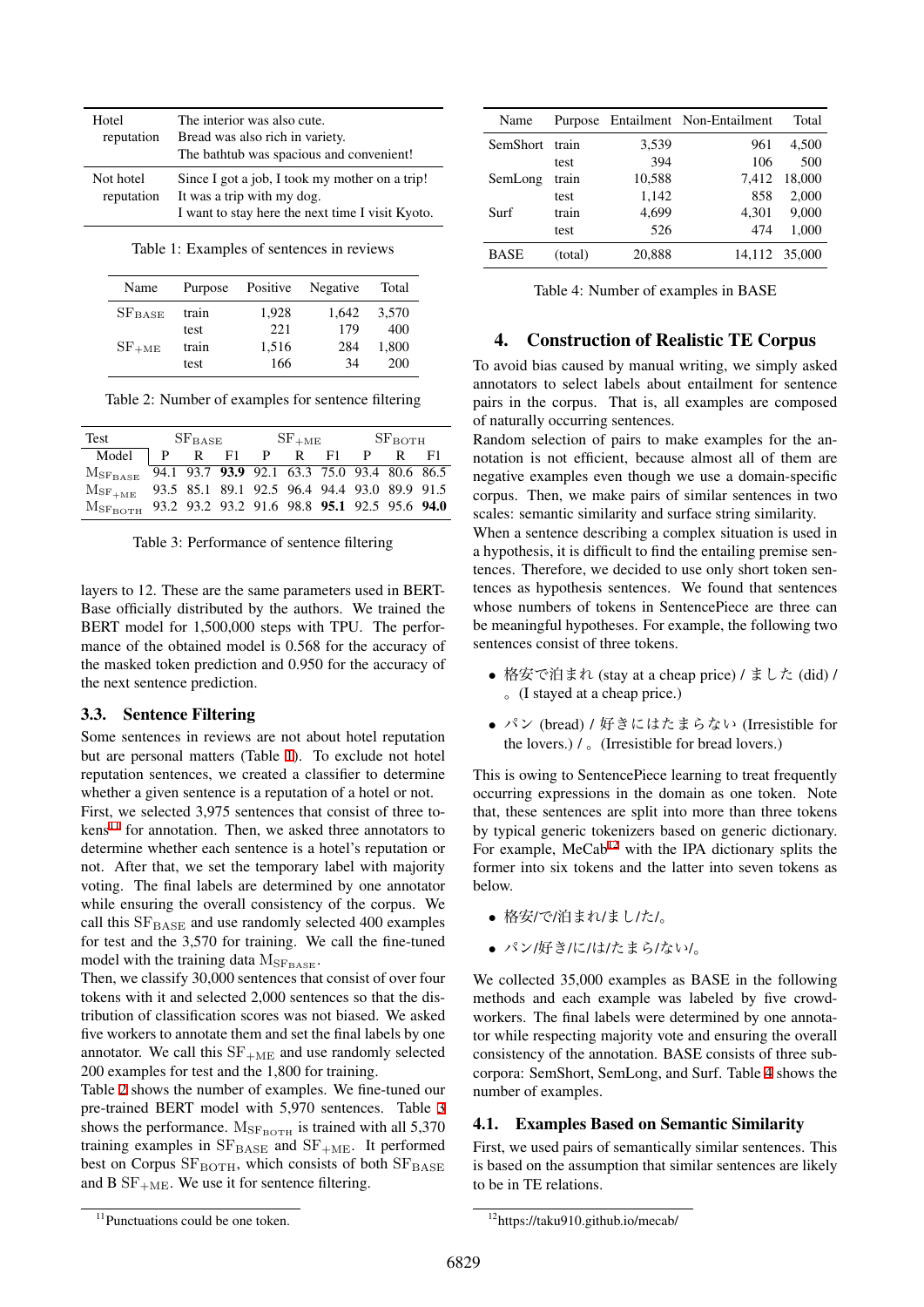BERT encodes tokens with a pre-training model.<sup>[13](#page-3-0)</sup> We adopted the method proposed by [Arora et al. \(2017](#page-6-8)) to obtain sentence embeddings from token embeddings. Their method is simple but powerful. First, weighted averages of token embeddings are computed for each sentence. The weights are the smoothed inverse occurrence probabilities. Then, a matrix is formed with the sentences in the corpus, and to give its first singular vector. Finally, a vector, which removes the projections of the average vector on the first singular vector, is used as the sentence embedding.

We used the inner product of two sentences as sentence similarity. We exploited faiss<sup>[14](#page-3-1)</sup> ([Johnson et al., 2017](#page-6-9)) which is a library for an efficient similarity-based search.

We collected two types of premises. One type is examples with short premises. As hypotheses, we used 2,149 sentences that consist of three tokens and are manually classified as a hotel reputation. Higher ranked sentences are almost the same expressions as the hypotheses. Hence we obtained five semantically similar sentences for each hypothesis, as premises that are ranked 96th to 100th and then created pairs. Then we randomly extracted 5,000 pairs from  $10,745 (= 2149 \times 5)$  pairs. We call this SemShort.

The other type is examples with long premises. As premises, we used 20,000 sentences that consist of more than four tokens and are automatically classified as a hotel reputation. For each premise, we obtained five semantically similar sentences that are automatically classified as hotel reputation and consist of three tokens. Then we randomly extracted 20,000 pairs from  $100,000 (= 20000 \times 5)$  pairs. We call this SemLong.

### 4.2. Examples Based on Surface String Similarity

The annotation for semantically similar pairs reveals many positive cases. To collect more negative examples, we used sentences whose characters are similar pairs. We expected that more negative cases would be collected because the important parts of TE often differ in the pairs. For instance, though two sentences have many common characters, one does not entail the other.

- *•* <sup>駅</sup> (station) から (from) <sup>も</sup> (also) 近く (close) 立地は (location) 最高です (best)。(The location is the best because it is close to the station.)
- *•* 繁華街 (downtown) から (from) <sup>も</sup> (also) 近く (close) 立地は (location) 最高です (best)。(The location is the best because it is close to downtown.)

We used SimString<sup>[15](#page-3-2)</sup> ([Okazaki and Tsujii, 2010\)](#page-6-10) which quickly finds the sentences in a corpus that are similar to a given sentence. As hypotheses, we use the same 2,149 sentences used in SemShort. For each hypothesis, we obtained all surface string similar sentences as premises that

- Hypothesis 駅近く (near the station) 便利 (convenient) 。 (It is convenient because the location is near the station.) Premise 駅前で (in front of the station) アクセス (ac
	- cess) 良く (good) 便利 (convenient) 。 (It is convenient and has good access because it is located in front of the station.)
- Replacement [MASK] アクセス (access) 良く (good) 便 利 (convenient) 。
	- #1 交通 (traffic) アクセス (access) 良く (good) 便利 (convenient) 。
	- (It is convenient and has good traffic access.) #2 駅からも (from the station) アクセス (access) 良く (good) 便利 (convenient) 。

(It is convenient and has good access from the station.)

- Insertion [MASK] 駅前で (in front of the station) アクセス (access) 良く (good) 便利 (convenient) 。
	- #3 立地は (location is) 駅前で (in front of the station) アクセス (access) 良く (good) 便利 (convenient) 。 (It is convenient and has good access because
	- the location is in front of the station.) #4 博多 (Hakata) 駅前で (in front of the station) アクセス (access) 良く (good) 便利 (convenient) 。 (It is convenient and has good access because the location is in front of the station.)

<span id="page-3-3"></span>Table 5: Examples of generated sentences with MLM

are automatically classified as a hotel reputation and consist of three tokens. Then, we randomly extracted 10,000 pairs. We call this Surf.

# 5. Construction of Adversarial TE Corpus

We additionally constructed two sub-corpora ME and MLM with the following methods. By adding them to the training source, we expect the system obtains more robustness for classification.

# 5.1. Marginal Examples by a Classifier

ME collects examples with a lower confidence than the model  $M<sub>BASE</sub>$  which is trained with examples in BASE. As hypotheses, we randomly selected 2,000 sentences, which consist of three tokens and are automatically classified as a hotel reputation. For each hypothesis, we randomly extracted 500 sentences as premises. Then we classified TE with the model and obtained 10,000 less confident examples from  $1,000,000 (= 2000 \times 500)$  examples. We call these examples ME.

### 5.2. Generated Examples with the Masked Language Model

The other method collects adversarial examples outside the text corpus. To collect adversarial examples, several methods are proposed. [Samanta and Mehta \(2017](#page-6-11)) replaced a word with its synonym using a dictionary for classification

<span id="page-3-0"></span> $13$ Actually, it is possible to use embeddings of a special token [CLS] as sentence embeddings. However, the performance of the similarity calculation is bad without fine-tuning.

<span id="page-3-1"></span><sup>14</sup>[https://github.com/facebookresearch/](https://github.com/facebookresearch/faiss) [faiss](https://github.com/facebookresearch/faiss)

<span id="page-3-2"></span><sup>15</sup>[http://www.chokkan.org/software/](http://www.chokkan.org/software/simstring/index.html.en) [simstring/index.html.en](http://www.chokkan.org/software/simstring/index.html.en)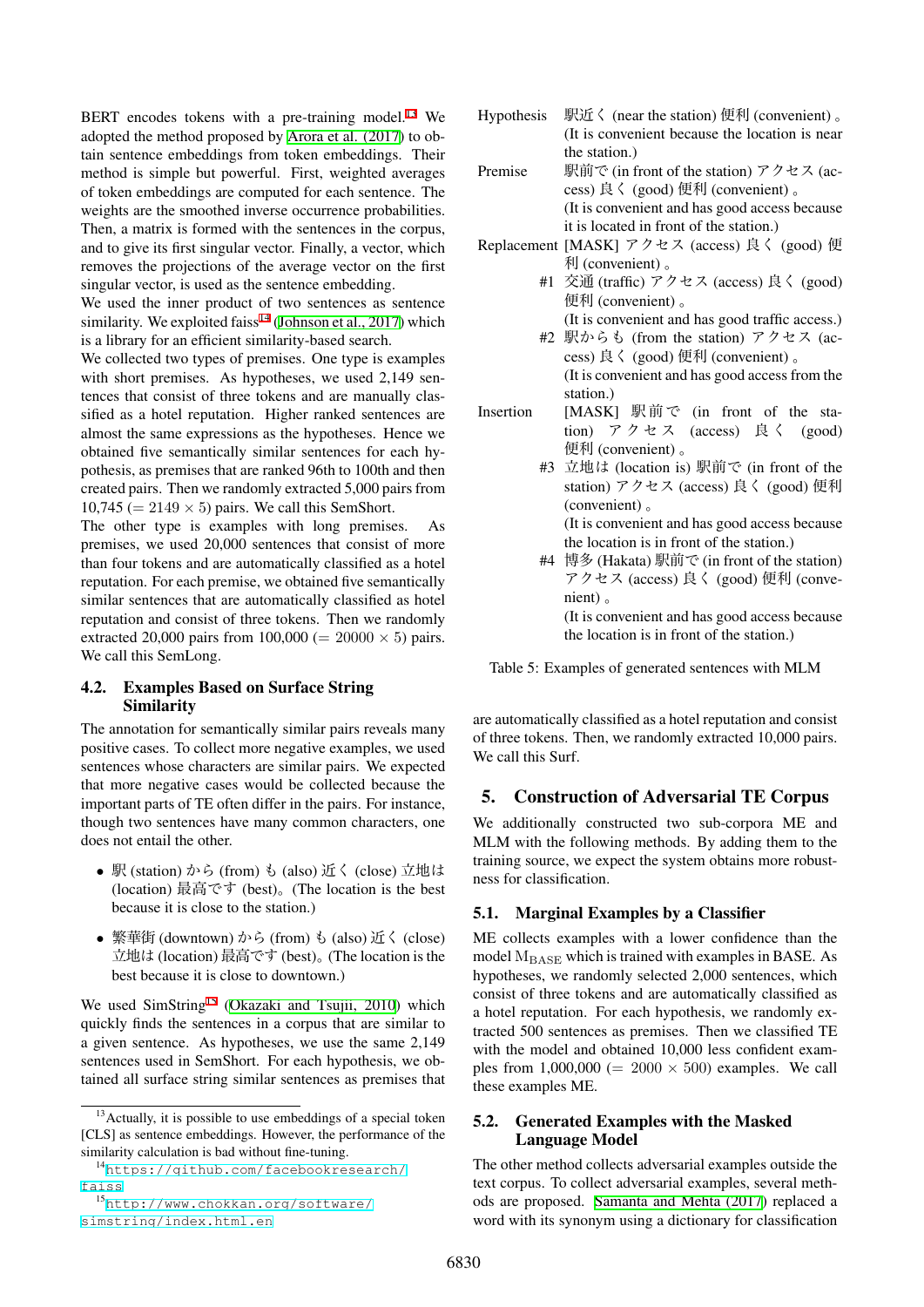|         | #1 Hypothesis 駅からも近く (near the station) 利便性 |
|---------|---------------------------------------------|
|         | が (convenient) 高い (very)。                   |
|         | (It is near the station and very conve-     |
|         | nient.)                                     |
| Premise | 立地条件はいいです。(Good location.)                  |
|         | #2 Hypothesis 朝食の (breakfast) メニューが (menu)  |
|         | 豊富 (abundant)。                              |
|         | (The breakfast menu is abundant!!)          |
| Premise | 朝ごはんは良かったですよ!! (Breakfast                   |
|         | was good!)                                  |

<span id="page-4-4"></span>Table 6: Examples of reasoning annotations. Underlined tokens are the reasons for non-entailment.

tasks. [Belinkov and Bisk \(2018\)](#page-6-12) replaced characters to generate noise for machine translations. [Zhang et al. \(2019\)](#page-6-13) scrambled words using back-translations, filters, and human judgments for paraphrase identification. We used the masked language model (MLM) of BERT to create realistic adversarial examples. By using this, it enables not only synonym substitution but also various types of sentence generation. Additionally, it does not need manual editing to generate realistic sentences.

An MLM task is often referred to as a cloze task. The model is trained to predict masked tokens<sup>[16](#page-4-0)</sup> represented by special tokens [MASK] while considering the whole sentence. It can generate new probable sentences by replacing tokens in a sentence with [MASK] or inserting [MASK] between the original tokens. We explored new examples by modifying the original examples. This is the first attempt to generate adversarial examples with MLM.

We used 2,903 examples in BASE to generate adversarial examples labeled as entailment by all annotators. We replaced each token in each example to [MASK] and predict probable 20 tokens. We also insert a token [MASK] to each gap between words in the example and predicted 20 probable tokens. Table [5](#page-3-3) shows examples. Examples #1 and #2 are generated sentences by replacing "駅前で" (in front of a station) in the premise into predicted tokens. Examples #3 and #4 are ones by inserting predicted tokens before it. Then we classified their TE by the model  $M_{+\text{ME}}$  which is trained with examples in BASE and ME, and obtained 3,000 less confident examples from 653,606 generated examples.[17](#page-4-1) We call these examples MLM.

### 6. Reasoning Annotation

The e-SNLI $^{18}$  $^{18}$  $^{18}$  (Camburu et al., 2018) contains natural language explanations for the entailment relations in the SNLI corpus. Annotators are asked to select words that they considered essential for the label from the premise, the hypotheses, or both and compose explanations for the premise, the hypothesis, and the label. They also demonstrated its usefulness by showing several experiments: ex-

| Name        | Purpose | Entailment | Non-Entailment | Total  |
|-------------|---------|------------|----------------|--------|
| <b>BASE</b> | train   | 18,826     | 12.674         | 31,500 |
|             | test    | 2,062      | 1,438          | 3,500  |
| ME.         | train   | 4,643      | 4,357          | 9,000  |
|             | test    | 432        | 568            | 1,000  |
| MLM         | train   | 278        | 2.422          | 2,700  |
|             | test    | 19         | 281            | 300    |

<span id="page-4-5"></span>Table 7: Number of examples

|                                                                             | Test BASE |  |  | ME |  |  | MLM |  |  |
|-----------------------------------------------------------------------------|-----------|--|--|----|--|--|-----|--|--|
| Model P R F1 P R F1 P R F1                                                  |           |  |  |    |  |  |     |  |  |
| M <sub>BASE</sub> 91.7 96.7 94.1 55.5 69.4 61.7 8.5 57.9 14.8               |           |  |  |    |  |  |     |  |  |
| $M_{+ME}$ 93.0 96.6 94.7 72.8 92.4 81.4 8.0 57.9 14.0                       |           |  |  |    |  |  |     |  |  |
| M <sub>ALL</sub> 92.7 96.5 94.6 75.3 91.2 <b>82.5</b> 20.0 42.1 <b>27.1</b> |           |  |  |    |  |  |     |  |  |

<span id="page-4-6"></span>Table 8: Performance of RTE

periments that output of prediction labels with humaninterpretable full-sentence justifications, and one to evaluate transfer capabilities to out-of-domain NLI corpus.

We performed one of their annotations that we considered most important. This is the first attempt of reasoning annotation in Japanese TE corpus as we know. We showed a list of tokens of hypotheses and asked workers to select which tokens directly support non-entailment. We consider it helps validation of annotations and analysis of system errors. In addition, we also expected to find annotation errors. Because crowd workers' rewards are determined by the number of examples labeled<sup>[19](#page-4-3)</sup>, some works are not labeled carefully. With our analysis, crowd workers tended to label entailment when the hypothesis and the premise are similar.

For the tokenization, we used the SentencePiece model with a vocabulary size of 8,000 to create the token unit finegrading. We asked three annotators to label 5,080 examples in ME and 655 examples in MLM, which are labeled as entailment. Table [6](#page-4-4) shows some examples. Although this is more costly than binary labeling, it helps with the exclusion of false entailment examples. For instance, all five workers incorrectly labeled the entailment for example #1. In this annotation, all three workers annotated "駅からも近 く" (near the station) as the reason for non-entailment due to the explicit statement in the premise.

# 7. Analysis of Our TE Corpus

Table [7](#page-4-5) shows the distribution of the final corpus. We used 10% of the corpus for testing. The rest is used for training. As a benchmark using our corpus, we fine-tuned our pretrained BERT model and compared three models:  $M_{ALL}$ ,  $M_{+ME}$ , and  $M_{\rm BASE}$ .  $M_{ALL}$  is trained with all 43,200 training examples in BASE, ME, and MLM.  $M_{+ME}$  is trained with 40,500 training examples in BASE or ME.  $M_{\rm BASE}$  is trained only with 31,500 training examples in BASE. We set the batch size to 32, the maximum total input sequence

<span id="page-4-0"></span><sup>&</sup>lt;sup>16</sup>Strictly speaking, some masked tokens to predict in the MLM task are replaced with random tokens to enhance the robustness of prediction.

<span id="page-4-2"></span><span id="page-4-1"></span><sup>&</sup>lt;sup>17</sup>We removed duplicated examples.

<sup>18</sup>[https://github.com/OanaMariaCamburu/](https://github.com/OanaMariaCamburu/e-SNLI) [e-SNLI](https://github.com/OanaMariaCamburu/e-SNLI)

<span id="page-4-3"></span><sup>&</sup>lt;sup>19</sup>To be precise, annotations obtain rewards when they label all of the examples in a set and they correctly label a check example the set.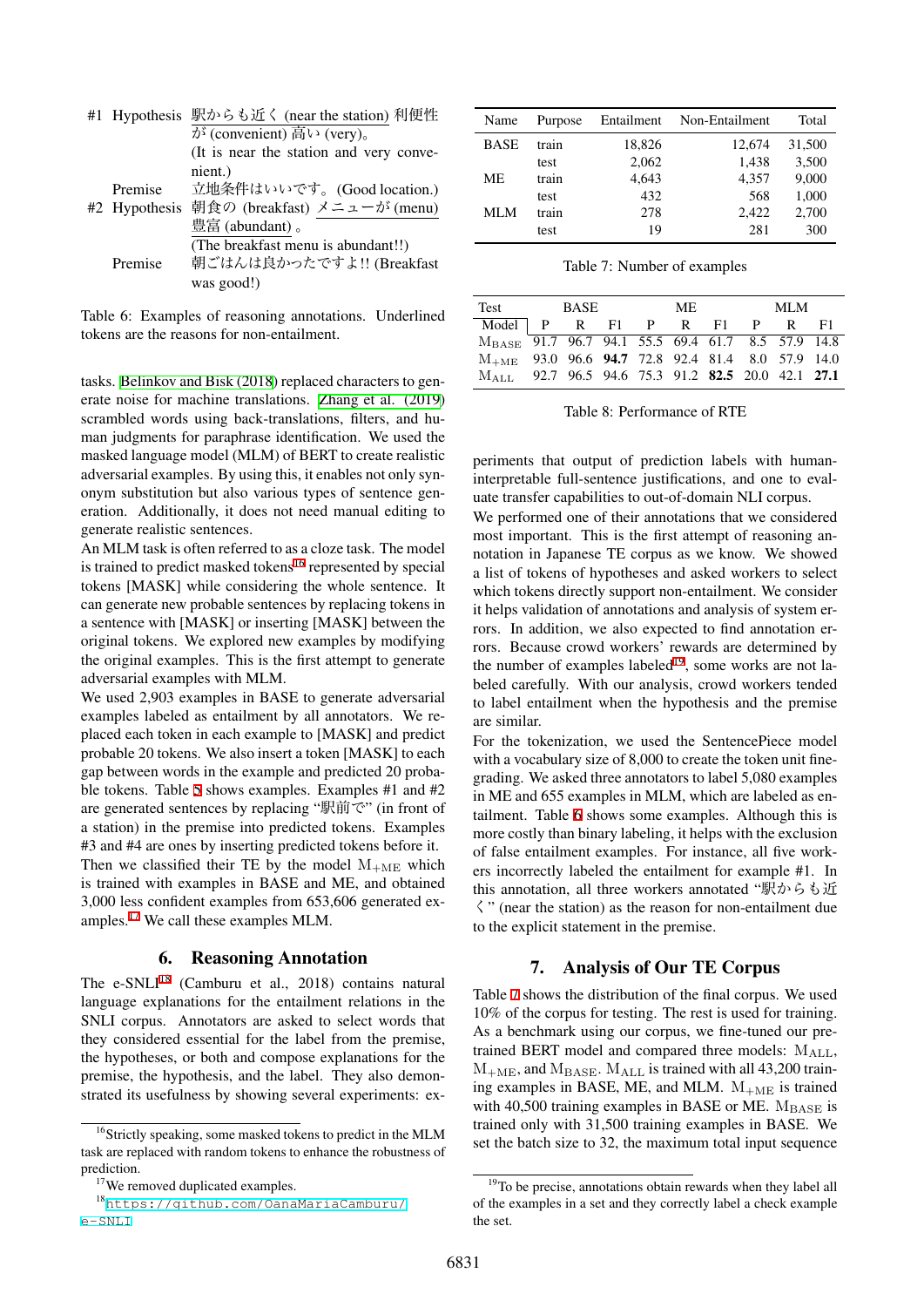| #              | Hypothesis                                                                                            | Premise                                                                                                                                                         | Gold      | $M_{BASE}$  | $M_{+ME}$ | $M_{ALL}$   |
|----------------|-------------------------------------------------------------------------------------------------------|-----------------------------------------------------------------------------------------------------------------------------------------------------------------|-----------|-------------|-----------|-------------|
| $\mathbf{1}$   | 朝食美味い。 (Breakfast is de-<br>licious.)                                                                 | 値段も安いし、朝ご飯も美味いしかった。(Low<br>price, delicious breakfast.)                                                                                                         | E         | $\mathbf E$ | ${\bf E}$ | $\mathbf E$ |
| 2              | 駐車場も無料です。(Parking is<br>free.)                                                                        | この立地で駐車場無料は嬉しいです。(I'm glad<br>the parking lot is free despite the good location.)                                                                               | E         | E           | E         | E           |
|                | パン好きにはたまらない。(Ir-<br>resistible for bread lovers.)                                                     | 読書好きにはたまらないホテルです。(This hotel<br>is irresistible for reading lovers.)                                                                                            | <b>NE</b> | <b>NE</b>   | <b>NE</b> | <b>NE</b>   |
| $\overline{4}$ | ロビーも最高でした。 (Great<br>$lobby.$ )                                                                       | 無料のラウンジも珈琲最高でした。 (The free<br>lounge and coffee were great.)                                                                                                    | <b>NE</b> | <b>NE</b>   | <b>NE</b> | <b>NE</b>   |
| 5              | お風呂は大浴場のみ。(Only<br>large public baths are avail-<br>able.)                                            | お風呂は大浴場あり。 (There is a large public<br>bath.)                                                                                                                   | <b>NE</b> | E           | NE        | <b>NE</b>   |
| 6              | 見た目も味も最高でした。(It<br>looks and tastes great.)                                                           | 味も最高でした。 (The taste was great.)                                                                                                                                 | <b>NE</b> | E           | <b>NE</b> | <b>NE</b>   |
| 7              | 格安で泊まれました。(I stayed<br>at a cheap price.)                                                             | 部屋タイプお任せプランだったので安く泊まれま<br>した! (Because I used the plan without soecifying<br>the room type, I could stay cheaply!)                                              | E         | <b>NE</b>   | E         | E           |
| 8              | シングルルームでした。<br>(It<br>was a single room.)                                                             | 清潔感あるシングルルームで、空気清浄機もあ<br>り、喫煙室だったが匂いも気にならなかったです<br>(It was a clean single room with an air purifier and it<br>was a smoking room but I did not mind the smell.) | E         | <b>NE</b>   | E         | E           |
| 9              | 夜景最高です。(The night view<br>is great.)                                                                  | ベイサイドで予約すると日の出がばっちりでと<br>ても満足です。 (When you book a bayside room,<br>the sunrise is perfect and you are very satisfied.)                                          | <b>NE</b> | E           | E         | NE          |
| 10             | 値段も安くまた利用したいで<br>$\overline{\mathcal{F}}_o$ (I want to use it again be-<br>cause the price is cheap.) | 値段が安くディズニーランドに近いのでまた利<br>用するかもしれません。 (Due to the cheap price<br>and proximity to Disneyland, I may use it again.)                                               | E         | <b>NE</b>   | <b>NE</b> | <b>NE</b>   |
| 11             | 気軽に利用しています。(Iuse<br>casually.)                                                                        | 家の様な感覚で使っています。(I use it like I stay<br>my house.)                                                                                                               | E         | <b>NE</b>   | <b>NE</b> | <b>NE</b>   |
| 12             | 品数も多く満足です! (I am sat-<br>isfied that the number of items<br>is large!)                                | バイキングがサイコーです! (The buffet is great!)                                                                                                                            | <b>NE</b> | E           | E         | E           |

<span id="page-5-1"></span>Table 9: Example of predictions by the three models. Note that E means "entailment" and NE means "non-entailment".

length to  $25^{20}$  $25^{20}$  $25^{20}$ , and the training epochs to 3. Table [8](#page-4-6) shows the performance of the three models. Table [9](#page-5-1) shows some prediction examples.

First, we discuss the value of ME. For BASE, the performance of  $M_{\text{BASE}}$  is worse than that of  $M_{+ME}$  (94.1 and 94.7 in F1). This means that the annotation for marginal examples is effective to improve model performance. Examples #5 to #8 are enhanced using the ME training source. Next, we discuss the value of MLM. While the performance of  $M_{+ME}$  and  $M_{ALL}$  for BASE is almost the same, that for ME is not (81.4 and 82.5 in F1). This indicates that the annotation for auto-generated examples and training with them is effective. Example #9 cannot be classified correctly by  $M_{+ME}$ .

Finally, we discuss the difficulty of the adversarial examples. In the tests of all models with ME and MLM, the performance is significantly worse than that with BASE. Examples #10 to #12 give false-negatives even with  $M_{\text{ALL}}$ . It seems to be difficult to classify when multiple statements are present in a hypothesis. For example, there are two statements "I want to use it again" and "cheap" in example #10. Similarly, when a deep understanding of words is needed, it also seems to be difficult to classify. For example, the meaning of "casually" should be recognized in example #11. Hence, a more sophisticated classification model than simple fine-tuning is necessary. Example #12 gives a false-positive even with MALL. According to the reasoning annotation, the token "品数も多く" (the number of items is large) is the evidence for non-entailment. This shows that the models cannot take the meaning of the token into account and suggests that training examples with such tokens or modifications of the model architecture should be added to utilize word knowledge explicitly. These indicate that there are still examples that are difficult to classify with the existing BERT model. Note that other types of adversarial examples can be obtained by methods different from the BERT-based methods we used.

### 8. Conclusion

In this paper, we performed the textual entailment (TE) corpus construction with three characteristics: the collection of examples based on similarity, the collection of adversarial examples, and the annotation of reasons for non-entailment by selecting tokens. All of them do not need manual editing. As a result, we constructed the corpus consisting of 48,000 realistic Japanese examples.

In reasoning annotation, we focused only on nonentailment examples to exclude false entailment. However,

<span id="page-5-0"></span> $^{20}$ In our observation, 25 is enough length because there are few long sentences.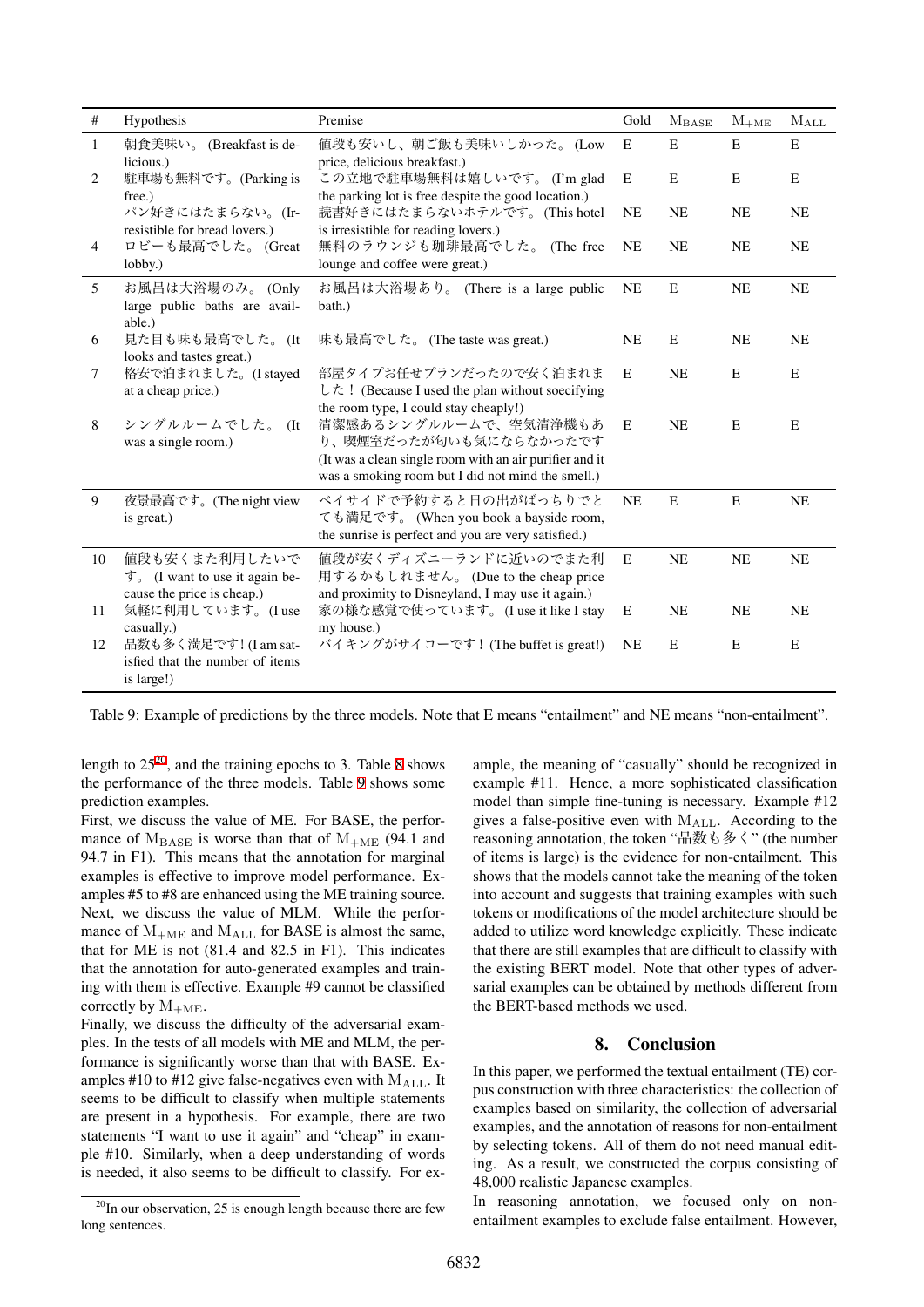false entailment examples may exist. One future direction is to enrich the reasoning annotation.This will not only enhance the quality of the corpus but also be useful for error analysis of system predictions.

Our corpus is the largest among publicly available Japanese TE corpora. We are planning to enrich this corpus and distribute it to the NLP community at the time of publication.

# Acknowledgments

We recognize Dr. Yuki Arase at Osaka University for the many discussions and insightful comments. Furthermore, we thank the anonymous reviewers for their careful reading and valuable comments.

### 9. Bibliographical References

- <span id="page-6-8"></span>Arora, S., Liang, Y., et al. (2017). A Simple but Tough-to-Beat Baseline for Sentence Embeddings. In *Proceedings of the International Conference on Learning Representations 2017*.
- <span id="page-6-12"></span>Belinkov, Y. and Bisk, Y. (2018). Synthetic and Natural Noise Both Break Neural Machine Translation. In *International Conference on Learning Representations*.
- <span id="page-6-3"></span>Devlin, J., Chang, M.-W., et al. (2019). BERT: Pre-training of Deep Bidirectional Transformers for Language Understanding. In *Proceedings of the 2019 Conference of the North American Chapter of the Association for Computational Linguistics: Human Language Technologies, Volume 1*, pages 4171–4186.
- <span id="page-6-1"></span>Harabagiu, S. and Hickl, A. (2006). Methods for Using Textual Entailment in Open-Domain Question Answering. In *Proceedings of the 21st International Conference on Computational Linguistics and 44th Annual Meeting of the Association for Computational Linguistics*, pages 905–912.
- <span id="page-6-9"></span>Johnson, J., Douze, M., et al. (2017). Billion-scale similarity search with GPUs. *arXiv*.
- <span id="page-6-7"></span>Kudo, T. (2018). Subword Regularization: Improving Neural Network Translation Models with Multiple Subword Candidates. In *Proceedings of the 56th Annual Meeting of the Association for Computational Linguistics*, pages 66–75.
- <span id="page-6-10"></span>Okazaki, N. and Tsujii, J. (2010). Simple and Efficient Algorithm for Approximate Dictionary Matching. In *Proceedings of the 23rd International Conference on Computational Linguistics*, pages 851–859.
- <span id="page-6-6"></span>Rajpurkar, P., Zhang, J., et al. (2016). SQuAD: 100,000+ Questions for Machine Comprehension of Text. In *Proceedings of the 2016 Conference on Empirical Methods in Natural Language Processing*, pages 2383–2392.
- <span id="page-6-11"></span>Samanta, S. and Mehta, S. (2017). Towards Crafting Text Adversarial Samples. *arXiv*.
- <span id="page-6-0"></span>Tatar, D., Tamaianu-Morita, E., et al. (2008). Summarization by Logic Segmentation and Text Entailment. *Advances in Natural Language Processing and Application*, pages 15–26.
- <span id="page-6-2"></span>Tsuchiya, M. (2018). Performance Impact Caused by Hidden Bias of Training Data for Recognizing Textual Entailment. In *Proceedings of the Eleventh International Conference on Language Resources and Evaluation*.
- <span id="page-6-4"></span>Vaswani, A., Shazeer, N., et al. (2017). Attention Is All You Need. In *Proceedings of Neural Information Processing Systems 2017*, pages 5998–6008.
- <span id="page-6-5"></span>Wang, A., Singh, A., et al. (2019). GLUE: A Multi-Task Benchmark and Analysis Platform for Natural Language Understanding. In *Proceedings of International Conference on Learning Representations*, pages 1–20.
- <span id="page-6-13"></span>Zhang, Y., Baldridge, J., et al. (2019). PAWS: Paraphrase Adversaries from Word Scrambling. In *Proceedings of the 2019 Conference of the North American Chapter of the Association for Computational Linguistics: Human Language Technologies*, pages 1298–1308.

### 10. Language Resource References

- Bar-Haim, R., Dagan, I., et al. (2006). The Second PAS-CAL Recognising Textual Entailment Challenge. In *The Second PASCAL Recognising Textual Entailment Challenge*.
- Bentivogli, L., Dagan, I., et al. (2009). The Fifth PASCAL Recognizing Textual Entailment Challenge. In *Proceedings of the Second Text Analysis Conference*.
- Bowman, S. R., Angeli, G., et al. (2015). A Large Annotated Corpus for Learning Natural Language Inference. In *Proceedings of the 2015 Conference on Empirical Methods in Natural Language Processing*, pages 632– 642.
- Camburu, O.-M., Rocktäschel, T., et al. (2018). e-SNLI: Natural Language Inference with Natural Language Explanations. In *Advances in Neural Information Processing Systems 31*, pages 9539–9549.
- Conneau, A., Rinott, R., et al. (2018). XNLI: Evaluating Cross-lingual Sentence Representations. In *Proceedings of the 2018 Conference on Empirical Methods in Natural Language Processing*, pages 2475–2485.
- Dagan, I., Glickman, O., et al. (2006). The PASCAL Recognising Textual Entailment Challenge. In *Machine Learning Challenges. Evaluating Predictive Uncertainty, Visual Object Classification, and Recognising Tectual Entailment*, pages 177–190.
- Giampiccolo, D., Magnini, B., et al. (2007). The Third PASCAL Recognizing Textual Entailment Challenge. In *Proceedings of the ACL-PASCAL Workshop on Textual Entailment and Paraphrasing*, pages 1–9.
- Giampiccolo, D., Dang, H. T., et al. (2008). The Fourth PASCAL Recognizing Textual Entailment Challenge. In *Proceedings of the First Text Analysis Conference*.
- Kloetzer, J., De Saeger, S., et al. (2013). Two-Stage Method for Large-Scale Acquisition of Contradiction Pattern Pairs using Entailment. In *Proceedings of the 2013 Conference on Empirical Methods in Natural Language Processing*, pages 693–703.
- Kloetzer, J., Torisawa, K., et al. (2015). Large-Scale Acquisition of Entailment Pattern Pairs by Exploiting Transitivity. In *Proceedings of the 2015 Conference on Empirical Methods in Natural Language Processing*, pages 1649–1655.
- Marelli, M., Menini, S., et al. (2014). A SICK cure for the evaluation of compositional distributional semantic models. In *Proceedings of the Ninth International Con-*